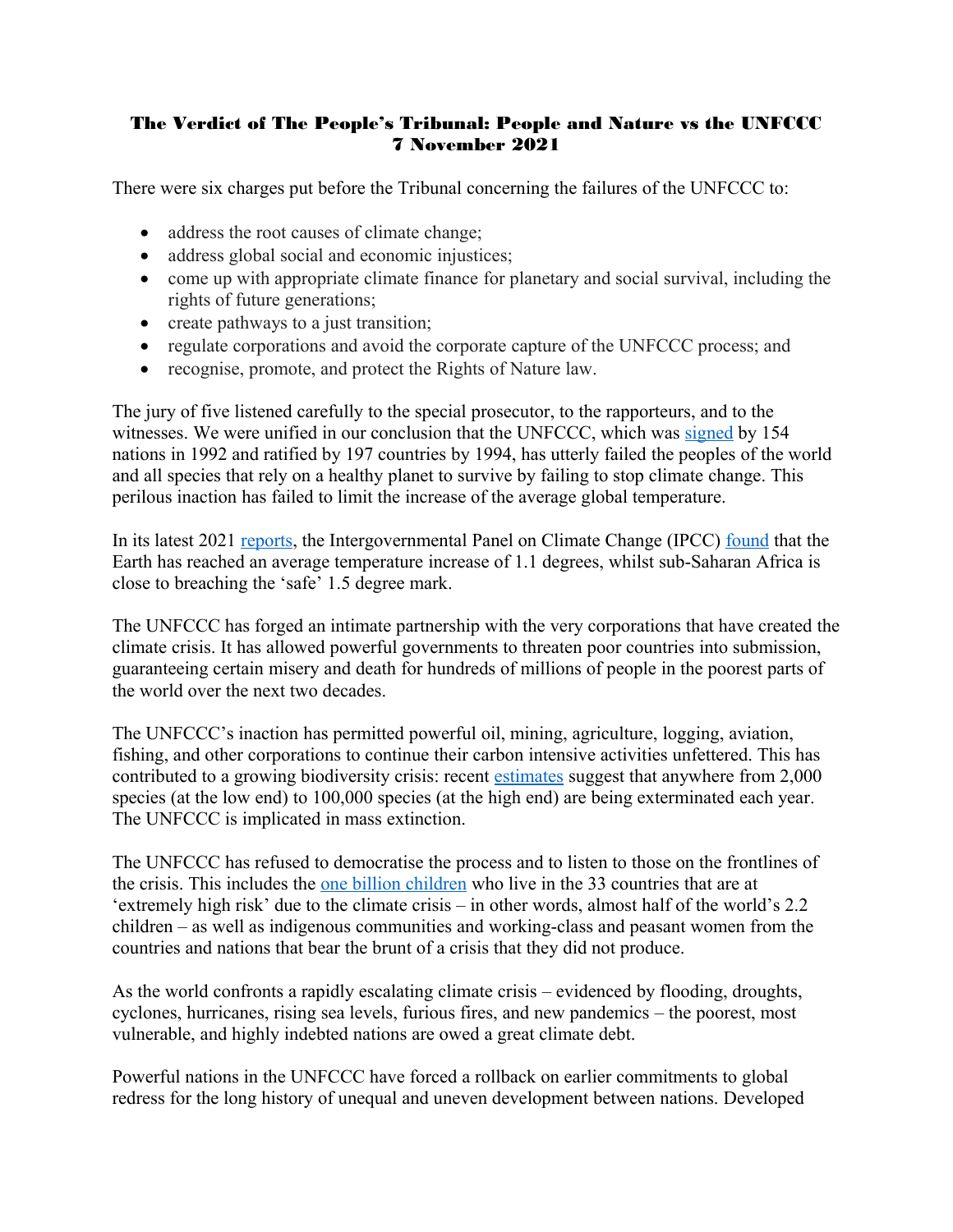countries [pledged](https://www.nature.com/articles/d41586-021-02846-3) \$100 billion per year for the climate fund but they have failed to provide that money, thereby neglecting their own commitments. Instead, developed countries plough trillions of dollars into their own national efforts to mitigate the impacts of climate change and support adaptation to a warming climate, whilst the poorest and most heavily indebted nations are left to fend for themselves.

We, the jury, find that the UNFCCC violated the UN Charter, which [demands](https://www.un.org/en/about-us/un-charter/full-text) that UN members states 'take effective collective measures for the prevention and removal of threats to peace' [\(Chapter 1\)](https://www.un.org/en/about-us/un-charter/chapter-1). The Charter charges states 'to achieve international cooperation in solving international problems'.

The UNFCCC has also violated [Chapter IX](https://www.un.org/en/about-us/un-charter/chapter-9) of the UN Charter, ignoring Article 55's demand to create 'conditions of stability and well-being' as well as 'economic progress and social progress' and to promote 'universal respect for, and observance of, human rights.' Furthermore, the UNFCCC has violated Article 56, which enjoins member states to take 'joint and separate action in cooperation' with the UN.

We, the jury of the People's Tribunal, find the UNFCCC guilty of the charges made by the special prosecutor and established by the witnesses. In light of our sentence, we claim the following measures of redress for the peoples of the world:

- 1. The discredited and unrepresentative UNFCCC must be disbanded in its current form and reconstituted from the ground up. The new people-led global Climate Forum must first and foremost be democratic and centre those carrying the fallout of the environmental and climate collapse. The polluters of our Earth cannot be part of a Climate Forum which serves people and the planet first.
- 2. Historically developed countries must fully finance the bill to end carbon emissions and pay the climate debt owed to the peoples of the Global South; such action is necessary to help the most impacted populations mitigate the worst of the climate fallout and adapt to a rapidly warming climate. There is a specific debt owed to working women in the Global South, who have worked harder and longer hours to support their households as they navigate the unfolding crisis. Such debts must be settled through democratic, peoplecentred mechanisms which circumvent corrupt states and corporations that are currently profiteering from the crisis.
- 3. Illicit financial flows must be cut off and immediately expropriated to fund climate adaptation and just transitions in formerly colonised nations. These illicit financial flows have [resulted](https://unctad.org/news/africa-could-gain-89-billion-annually-curbing-illicit-financial-flows) in the theft of \$88.6 billion from Africa per year, while up to \$32 trillion [sits](http://tjn-usa.org/storage/documents/The_Price_of_Offshore_Revisited_-_22-07-2012.pdf) in illegal tax havens.
- 4. Global military spending nearly \$2 trillion in 2020 alone, amounting to trillions over past decades – must be converted to fund climate justice initiatives. Similarly, the odious and illegitimate debt of poor nations must be identified and cancelled. This would free up significant national revenues to build the infrastructure, services, and supports that will allow billions of people to navigate the climate emergency. The vast sums of money spent on the national security plans of wealthy nations, which aim to shield those nations responsible for the vast majority of pollution from those fleeing climate change-induced catastrophes, must be similarly diverted to support the peoples of the Global South.